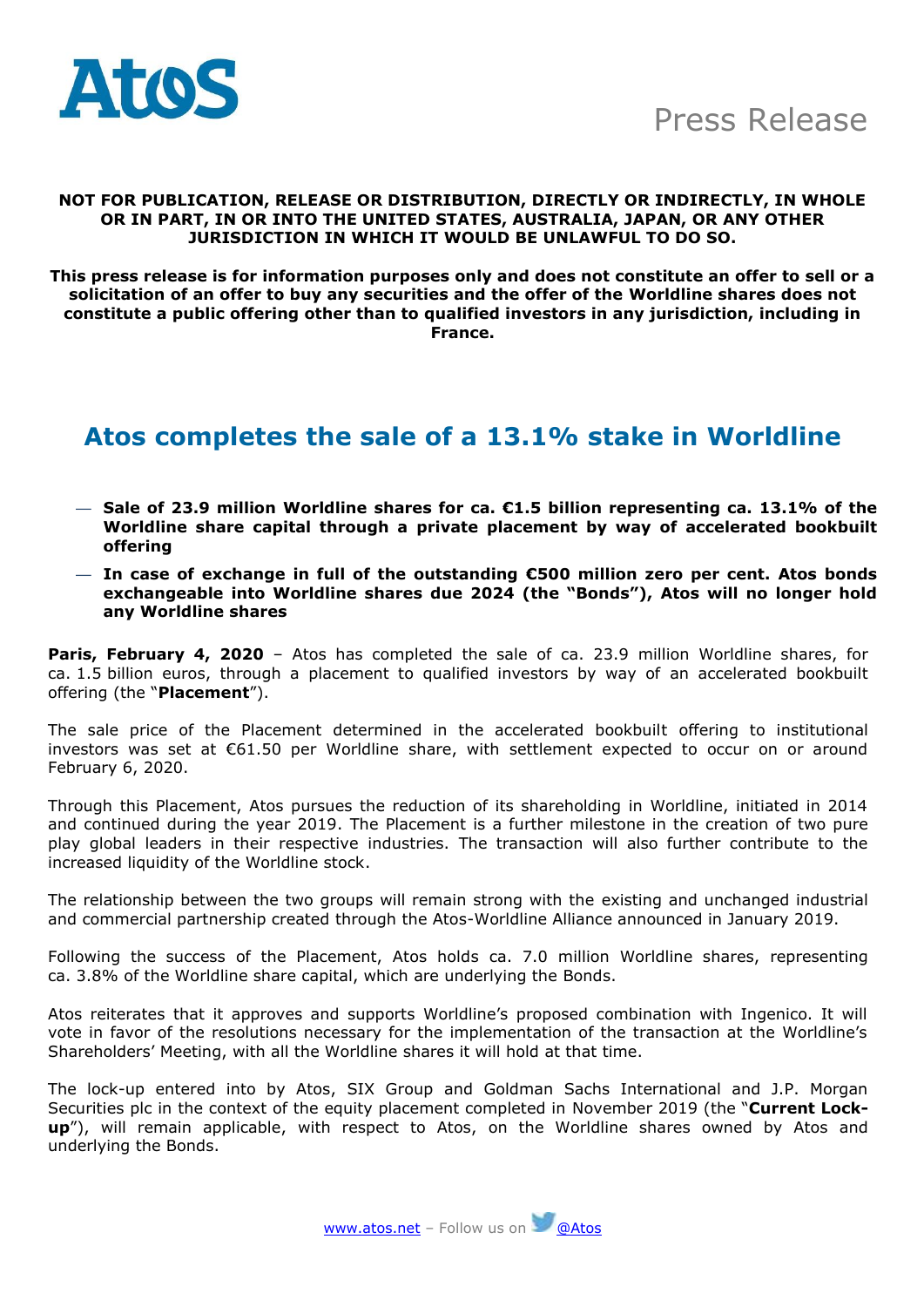In connection with this transaction, and subject to waiver from Goldman Sachs International and J.P. Morgan Securities plc and certain exceptions, SIX Group, which will remain as the largest shareholder of Worldline, has agreed to extend the Current Lock-up to April 24, 2020 included.

Bpifrance Participations has purchased 4.0 million Worldline shares in the Placement, representing c. 2.2% of Worldline's share capital.

Atos plans to use the proceeds of the Placement to repay existing debt and for general corporate purposes.

Goldman Sachs International, J.P. Morgan Securities plc and Deutsche Bank Aktiengesellschaft acted as Joint Global Coordinators and Joint Bookrunners of the Placement (together the "**Joint Global Coordinators**").

Rothschild & Co. is acting as financial advisor to Atos in relation to the Placement.

Goldman Sachs International, J.P. Morgan Securities plc, Deutsche Bank Aktiengesellschaft, Banco Bilbao Vizcaya Argentaria, S.A., BNP Paribas, Commerzbank, HSBC, Morgan Stanley & Co International plc, Natixis and Société Générale acted as Joint Bookrunners on the Placement.

\*\*\*

### **Contacts**

#### **Media:**

Sylvie Raybaud - +33 6 95 91 96 71 - [sylvie.raybaud@atos.net](mailto:sylvie.raybaud@atos.net)

#### **Investor relations:**

Gilles Arditti - +33 1 73 26 00 66 - [gilles.arditti@atos.net](mailto:gilles.arditti@atos.net)

#### **About Atos**

Atos is a global leader in digital transformation with c. 110,000 employees in 73 countries and annual revenue of over € 11 billion. European number one in Cloud, Cybersecurity and High-Performance Computing, the group provides end-to-end Orchestrated Hybrid Cloud, Big Data, Business Applications and Digital Workplace solutions. The group is the Worldwide Information Technology Partner for the Olympic & Paralympic Games and operates under the brands Atos, Atos Syntel, and Unify. Atos is a SE (Societas Europaea), listed on the CAC40 Paris stock index.

The purpose of Atos is to help design the future of the information technology space. Its expertise and services support the development of knowledge, education as well as multicultural and pluralistic approaches to research that contribute to scientific and technological excellence. Across the world, the group enables its customers, employees and collaborators, and members of societies at large to live, work and develop sustainably and confidently in the information technology space.

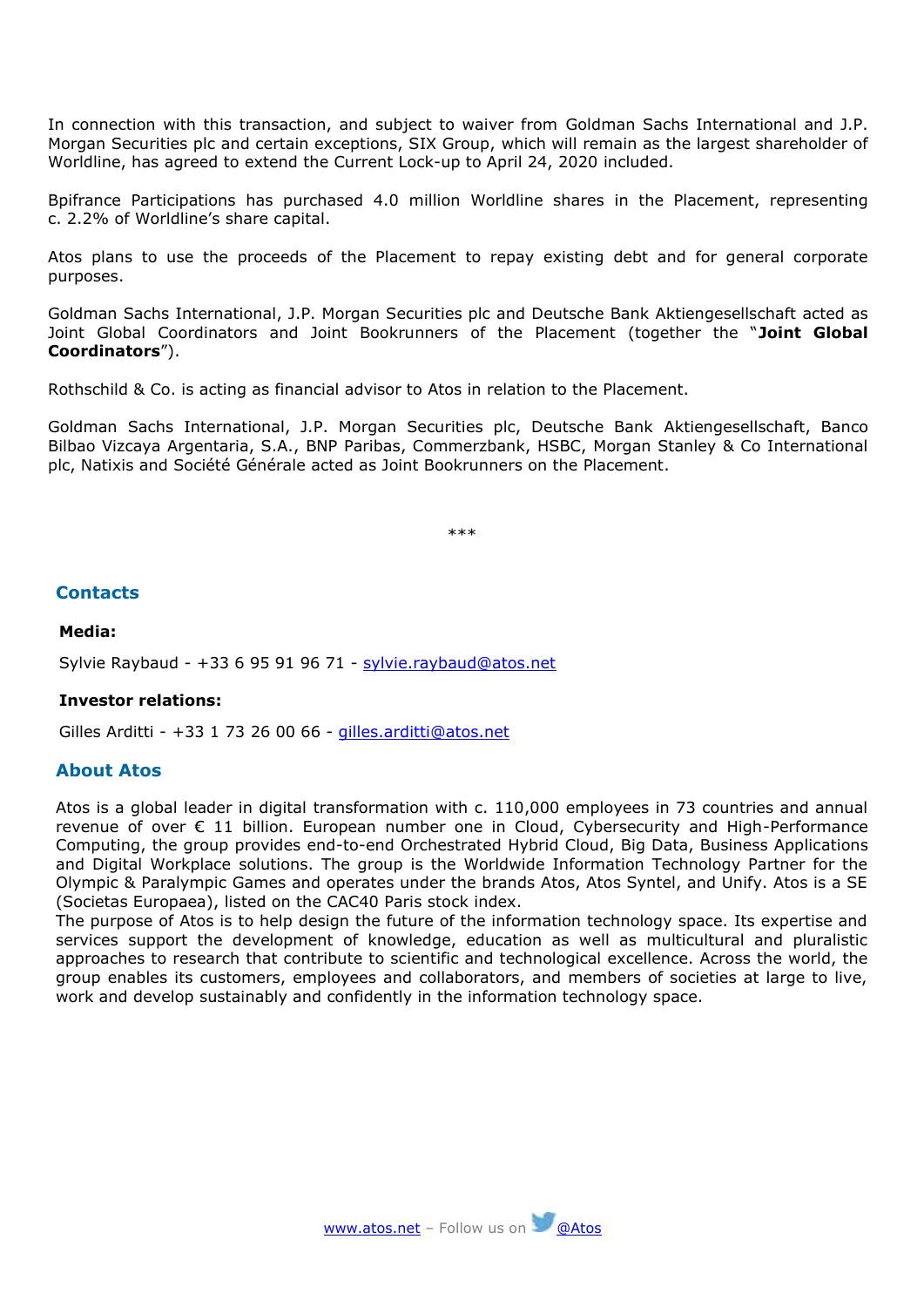# **Important notice**

This press release is for information purposes only and does not constitute an offer to sell or a solicitation of an offer to buy any securities and the offer of Worldline shares (the "**Shares**") by Atos does not constitute a public offering in any jurisdiction, including in France.

The press release is an advertisement and is not a prospectus for the purposes of Regulation (EU) 2017/1129 (the "**Prospectus Regulation**").

In member states of the European Economic Area and in the United Kingdom, this communication and any offer if made subsequently is directed exclusively at persons who are "qualified investors" within the meaning of Article 2(e) of the Prospectus Regulation.

This communication is for distribution in the United Kingdom only to (i) investment professionals falling within article 19(5) of the Financial Services and Markets Act 2000 (Financial Promotion) Order 2005 (the "**Order**") or (ii) high net worth entities and other persons to whom it may lawfully be communicated, falling within article 49(2)(a) to (d) of the Order (all such persons together being referred to as "relevant persons").

The offer and sale of the securities referred to in this announcement has not been, nor will be, registered under the U.S. Securities Act of 1933 (the "**Securities Act**") and the securities may not be offered or sold in the United States absent such registration or an applicable exemption from the registration requirements of the Securities Act. There will be no public offering of the securities in the United States in connection with this transaction.

The securities referred to in this announcement may only be sold pursuant to an available exemption from the prospectus requirements of applicable Canadian securities laws. The securities will only be offered and sold in Canada to purchasers that qualify as "accredited investors" and additionally also qualify as "permitted clients" within the meaning of applicable Canadian securities laws. In Canada, the securities are not being offered and may not be sold in the Province of Prince Edward Island, Yukon, the Northwest Territories or Nunavut.

In addition to the foregoing restrictions, the release, publication or distribution of this press release generally may be restricted by law in certain jurisdictions and persons into whose possession this document or other information referred to herein should inform themselves about and observe any such restriction. Any failure to comply with these restrictions may constitute a violation of the securities laws of any such jurisdiction.

The information contained in this announcement is for background purposes only and does not purport to be full or complete and no reliance may be placed by any person for any purpose on the information contained in this announcement or its accuracy, fairness or completeness. Any investment decision to buy Shares in the Placement must be made solely on the basis of publicly available information regarding Worldline. Such information is not the responsibility of Atos.

The Joint Global Coordinators are acting on behalf of Atos and no one else in connection with the Placement and will not be responsible to any other person for providing the protections afforded to any of its clients or for providing advice in relation to the Placement.

EACH PROSPECTIVE INVESTOR SHOULD PROCEED ON THE ASSUMPTION THAT IT MUST BEAR THE ECONOMIC RISK OF AN INVESTMENT IN THE SHARES. NEITHER ATOS NOR THE JOINT GLOBAL COORDINATORS MAKES ANY REPRESENTATION AS TO (I) THE SUITABILITY OF THE SHARES FOR ANY PARTICULAR INVESTOR, (II) THE APPROPRIATE ACCOUNTING TREATMENT AND POTENTIAL TAX CONSEQUENCES OF INVESTING IN THE SHARES OR (III) THE FUTURE PERFORMANCE OF THE SHARES EITHER IN ABSOLUTE TERMS OR RELATIVE TO COMPETING INVESTMENTS.

**MiFID II retail investors/professionals/eligible counterparties only** – Manufacturer target market (MiFID II product governance) in respect of Shares is retail investors, eligible counterparties and professional clients only (all distribution channels).